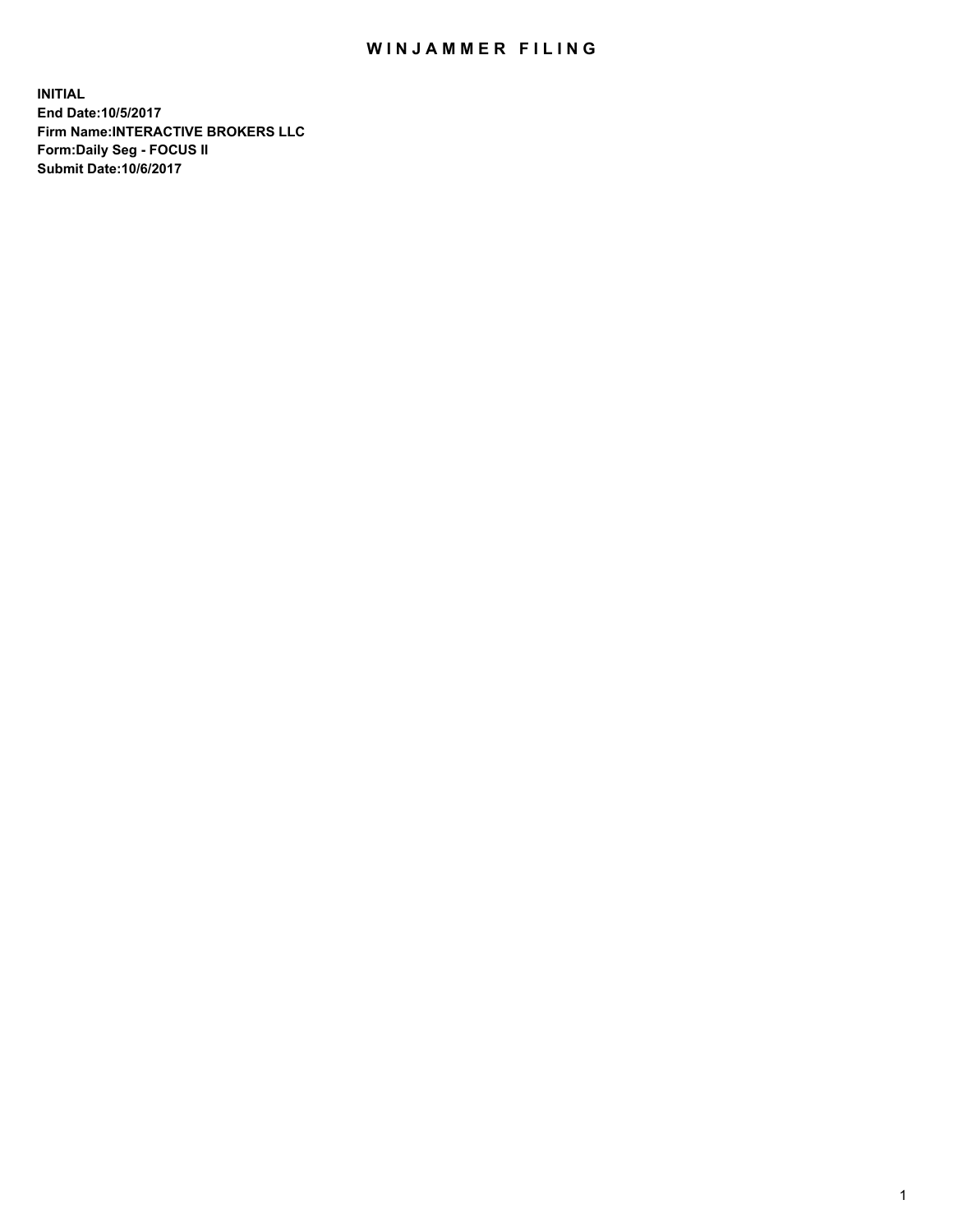## **INITIAL End Date:10/5/2017 Firm Name:INTERACTIVE BROKERS LLC Form:Daily Seg - FOCUS II Submit Date:10/6/2017 Daily Segregation - Cover Page**

| Name of Company<br><b>Contact Name</b><br><b>Contact Phone Number</b><br><b>Contact Email Address</b>                                                                                                                                                                                                                          | <b>INTERACTIVE BROKERS LLC</b><br><b>James Menicucci</b><br>203-618-8085<br>jmenicucci@interactivebrokers.c<br>om |
|--------------------------------------------------------------------------------------------------------------------------------------------------------------------------------------------------------------------------------------------------------------------------------------------------------------------------------|-------------------------------------------------------------------------------------------------------------------|
| FCM's Customer Segregated Funds Residual Interest Target (choose one):<br>a. Minimum dollar amount: ; or<br>b. Minimum percentage of customer segregated funds required:%; or<br>c. Dollar amount range between: and; or<br>d. Percentage range of customer segregated funds required between:% and%.                          | $\overline{\mathbf{0}}$<br>0<br>155,000,000 245,000,000<br>0 <sub>0</sub>                                         |
| FCM's Customer Secured Amount Funds Residual Interest Target (choose one):<br>a. Minimum dollar amount: ; or<br>b. Minimum percentage of customer secured funds required:%; or<br>c. Dollar amount range between: and; or<br>d. Percentage range of customer secured funds required between: % and %.                          | $\overline{\mathbf{0}}$<br>0<br>80,000,000 120,000,000<br>0 <sub>0</sub>                                          |
| FCM's Cleared Swaps Customer Collateral Residual Interest Target (choose one):<br>a. Minimum dollar amount: ; or<br>b. Minimum percentage of cleared swaps customer collateral required:% ; or<br>c. Dollar amount range between: and; or<br>d. Percentage range of cleared swaps customer collateral required between:% and%. | $\overline{\mathbf{0}}$<br>$\overline{\mathbf{0}}$<br>0 <sub>0</sub><br><u>00</u>                                 |

Attach supporting documents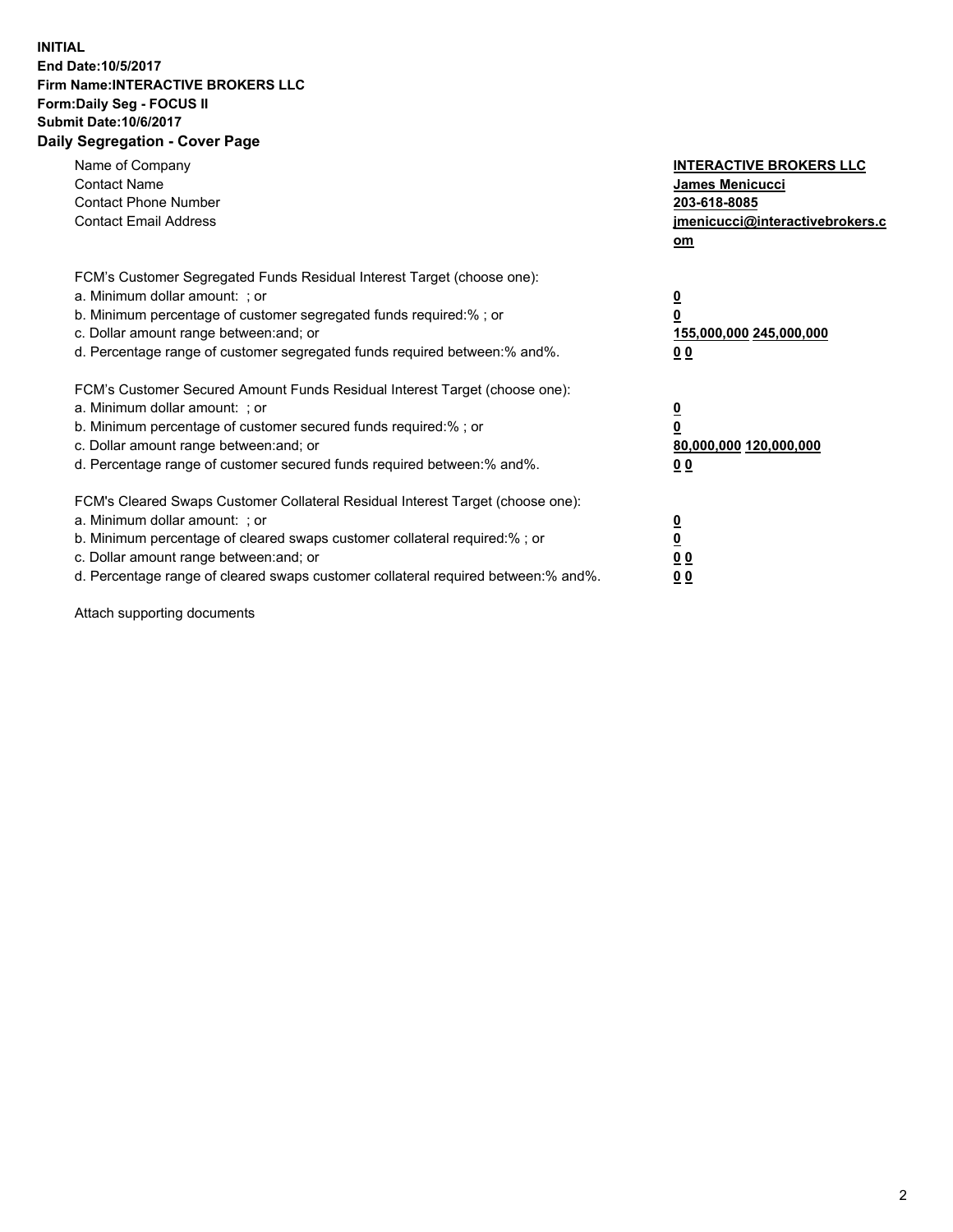## **INITIAL End Date:10/5/2017 Firm Name:INTERACTIVE BROKERS LLC Form:Daily Seg - FOCUS II Submit Date:10/6/2017 Daily Segregation - Secured Amounts**

|     | <u> Dany Ocymgyation - Occurea Announts</u>                                                 |                                                   |
|-----|---------------------------------------------------------------------------------------------|---------------------------------------------------|
|     | Foreign Futures and Foreign Options Secured Amounts                                         |                                                   |
|     | Amount required to be set aside pursuant to law, rule or regulation of a foreign            | $0$ [7305]                                        |
|     | government or a rule of a self-regulatory organization authorized thereunder                |                                                   |
| 1.  | Net ledger balance - Foreign Futures and Foreign Option Trading - All Customers             |                                                   |
|     | A. Cash                                                                                     | 389,205,002 [7315]                                |
|     | B. Securities (at market)                                                                   | $0$ [7317]                                        |
| 2.  | Net unrealized profit (loss) in open futures contracts traded on a foreign board of trade   | 11,158,198 [7325]                                 |
| 3.  | Exchange traded options                                                                     |                                                   |
|     | a. Market value of open option contracts purchased on a foreign board of trade              | <b>94,855</b> [7335]                              |
|     | b. Market value of open contracts granted (sold) on a foreign board of trade                | -152,034 [7337]                                   |
| 4.  | Net equity (deficit) (add lines 1.2. and 3.)                                                | 400,306,021 [7345]                                |
| 5.  | Account liquidating to a deficit and account with a debit balances - gross amount           | 2,970 [7351]                                      |
|     | Less: amount offset by customer owned securities                                            | 0 [7352] 2,970 [7354]                             |
| 6.  | Amount required to be set aside as the secured amount - Net Liquidating Equity              | 400,308,991 [7355]                                |
|     | Method (add lines 4 and 5)                                                                  |                                                   |
| 7.  | Greater of amount required to be set aside pursuant to foreign jurisdiction (above) or line | 400,308,991 [7360]                                |
|     | 6.                                                                                          |                                                   |
|     | FUNDS DEPOSITED IN SEPARATE REGULATION 30.7 ACCOUNTS                                        |                                                   |
| 1.  | Cash in banks                                                                               |                                                   |
|     | A. Banks located in the United States                                                       | 98,638,224 [7500]                                 |
|     | B. Other banks qualified under Regulation 30.7                                              | 0 [7520] 98,638,224 [7530]                        |
| 2.  | Securities                                                                                  |                                                   |
|     |                                                                                             |                                                   |
|     | A. In safekeeping with banks located in the United States                                   | 343,640,295 [7540]<br>0 [7560] 343,640,295 [7570] |
| 3.  | B. In safekeeping with other banks qualified under Regulation 30.7                          |                                                   |
|     | Equities with registered futures commission merchants                                       |                                                   |
|     | A. Cash                                                                                     | $0$ [7580]                                        |
|     | <b>B.</b> Securities                                                                        | $0$ [7590]                                        |
|     | C. Unrealized gain (loss) on open futures contracts                                         | $0$ [7600]                                        |
|     | D. Value of long option contracts                                                           | $0$ [7610]                                        |
|     | E. Value of short option contracts                                                          | 0 [7615] 0 [7620]                                 |
| 4.  | Amounts held by clearing organizations of foreign boards of trade                           |                                                   |
|     | A. Cash                                                                                     | $0$ [7640]                                        |
|     | <b>B.</b> Securities                                                                        | $0$ [7650]                                        |
|     | C. Amount due to (from) clearing organization - daily variation                             | $0$ [7660]                                        |
|     | D. Value of long option contracts                                                           | $0$ [7670]                                        |
|     | E. Value of short option contracts                                                          | 0 [7675] 0 [7680]                                 |
| 5.  | Amounts held by members of foreign boards of trade                                          |                                                   |
|     | A. Cash                                                                                     | 81,731,553 [7700]                                 |
|     | <b>B.</b> Securities                                                                        | $0$ [7710]                                        |
|     | C. Unrealized gain (loss) on open futures contracts                                         | 9,669,016 [7720]                                  |
|     | D. Value of long option contracts                                                           | 94,855 [7730]                                     |
|     | E. Value of short option contracts                                                          | -152,034 [7735] 91,343,390 [7740]                 |
| 6.  | Amounts with other depositories designated by a foreign board of trade                      | 0 [7760]                                          |
| 7.  | Segregated funds on hand                                                                    | $0$ [7765]                                        |
| 8.  | Total funds in separate section 30.7 accounts                                               | 533,621,909 [7770]                                |
| 9.  | Excess (deficiency) Set Aside for Secured Amount (subtract line 7 Secured Statement         | 133,312,918 [7380]                                |
|     | Page 1 from Line 8)                                                                         |                                                   |
| 10. | Management Target Amount for Excess funds in separate section 30.7 accounts                 | 80,000,000 [7780]                                 |
| 11. | Excess (deficiency) funds in separate 30.7 accounts over (under) Management Target          | 53,312,918 [7785]                                 |
|     |                                                                                             |                                                   |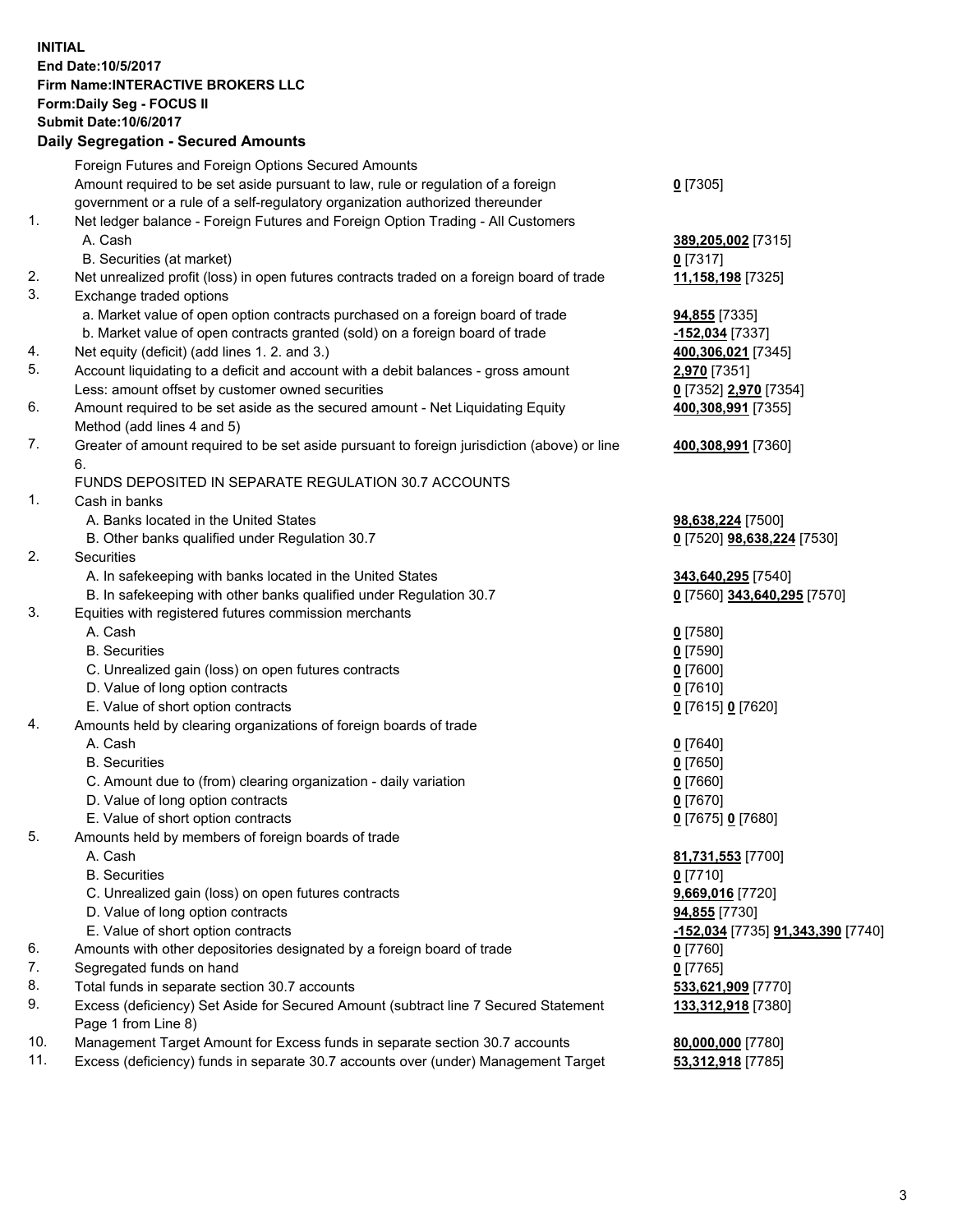**INITIAL End Date:10/5/2017 Firm Name:INTERACTIVE BROKERS LLC Form:Daily Seg - FOCUS II Submit Date:10/6/2017 Daily Segregation - Segregation Statement** SEGREGATION REQUIREMENTS(Section 4d(2) of the CEAct) 1. Net ledger balance A. Cash **4,701,800,102** [7010] B. Securities (at market) **0** [7020] 2. Net unrealized profit (loss) in open futures contracts traded on a contract market **-156,854,704** [7030] 3. Exchange traded options A. Add market value of open option contracts purchased on a contract market **95,309,814** [7032] B. Deduct market value of open option contracts granted (sold) on a contract market **-207,623,402** [7033] 4. Net equity (deficit) (add lines 1, 2 and 3) **4,432,631,810** [7040] 5. Accounts liquidating to a deficit and accounts with debit balances - gross amount **210,931** [7045] Less: amount offset by customer securities **0** [7047] **210,931** [7050] 6. Amount required to be segregated (add lines 4 and 5) **4,432,842,741** [7060] FUNDS IN SEGREGATED ACCOUNTS 7. Deposited in segregated funds bank accounts A. Cash **1,071,088,055** [7070] B. Securities representing investments of customers' funds (at market) **2,354,642,065** [7080] C. Securities held for particular customers or option customers in lieu of cash (at market) **0** [7090] 8. Margins on deposit with derivatives clearing organizations of contract markets A. Cash **370,220,651** [7100] B. Securities representing investments of customers' funds (at market) **965,492,147** [7110] C. Securities held for particular customers or option customers in lieu of cash (at market) **0** [7120] 9. Net settlement from (to) derivatives clearing organizations of contract markets **-10,311,107** [7130] 10. Exchange traded options A. Value of open long option contracts **95,269,332** [7132] B. Value of open short option contracts **-207,599,929** [7133] 11. Net equities with other FCMs A. Net liquidating equity **0** [7140] B. Securities representing investments of customers' funds (at market) **0** [7160] C. Securities held for particular customers or option customers in lieu of cash (at market) **0** [7170] 12. Segregated funds on hand **0** [7150] 13. Total amount in segregation (add lines 7 through 12) **4,638,801,214** [7180] 14. Excess (deficiency) funds in segregation (subtract line 6 from line 13) **205,958,473** [7190] 15. Management Target Amount for Excess funds in segregation **155,000,000** [7194] 16. Excess (deficiency) funds in segregation over (under) Management Target Amount **50,958,473** [7198]

Excess